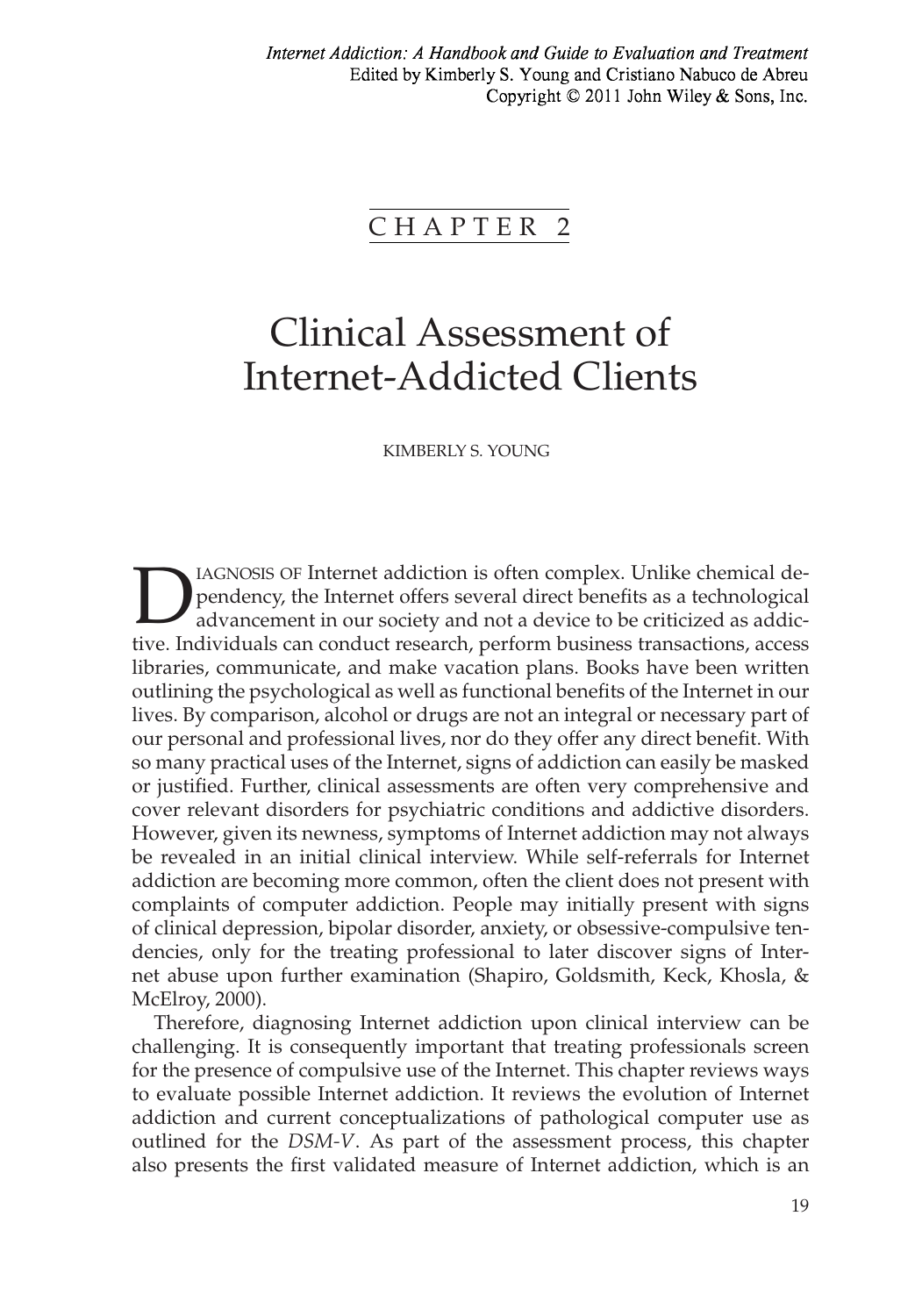especially useful tool to measure the severity of symptoms once diagnosed. Finally, the chapter outlines specific clinical interview questions and treatment issues that clients present with in the early stages of recovery. These include a client's motivation for treatment, underlying social problems, and multiple addictions.

# CON CEPTUALIZATION

According to Dr. Maressa Hecht Orzack, the director of Computer Addiction Services at McLean Hospital, a Harvard Medical School affiliate, and a pioneer in the study of Internet addiction, Internet addicts demonstrate a loss of impulse control where life has become unmanageable for the online user, yet despite these problems, the addict cannot give up the Internet. The computer becomes the primary relationship in the addict's life (Orzack, 1999).

Although time is not a direct function in diagnosing Internet addiction, early studies suggested that those classified as dependent online users were generally excessive about their online usage, spending anywhere from 40 to 80 hours per week, with sessions that could last up to 20 hours (Greenfield, 1999; Young, 1998a). Sleep patterns were disrupted due to late-night log-ins, and addicts generally stayed up surfing despite the reality of having to wake up early the next morning for work or school. In extreme cases, caffeine pills are used to facilitate longer Internet sessions. Such sleep deprivation caused excessive fatigue, impairing academic or occupational performance and increasing the risk of poor diet and exercise.

Given the popularity of the Internet, detecting and diagnosing Internet addiction is often difficult, as its legitimate business and personal use often masks addictive behavior. The best method to clinically detect compulsive use of the Internet is to compare it against criteria for other established addictions. Researchers have likened Internet addiction to addictive syndromes similar to impulse-control disorders on the Axis I Scale in the *DSM* (American Psychiatric Association, 1994) and have utilized various forms of *DSM-IV*based criteria to define Internet addiction. Of all the references in the *DSM*, Pathological Gambling was viewed as most akin to this phenomenon. The Internet Addiction Diagnostic Questionnaire (IADQ) was the first screening measure developed for diagnosis (Young, 1998b). The following questionnaire conceptualized the eight criteria for the disorder:

- 1. Do you feel preoccupied with the Internet (think about previous online activity or anticipate next online session)?
- 2. Do you feel the need to use the Internet with increasing amounts of time in order to achieve satisfaction?
- 3. Have you repeatedly made unsuccessful efforts to control, cut back, or stop Internet use?
- 4. Do you feel restless, moody, depressed, or irritable when attempting to cut down or stop Internet use?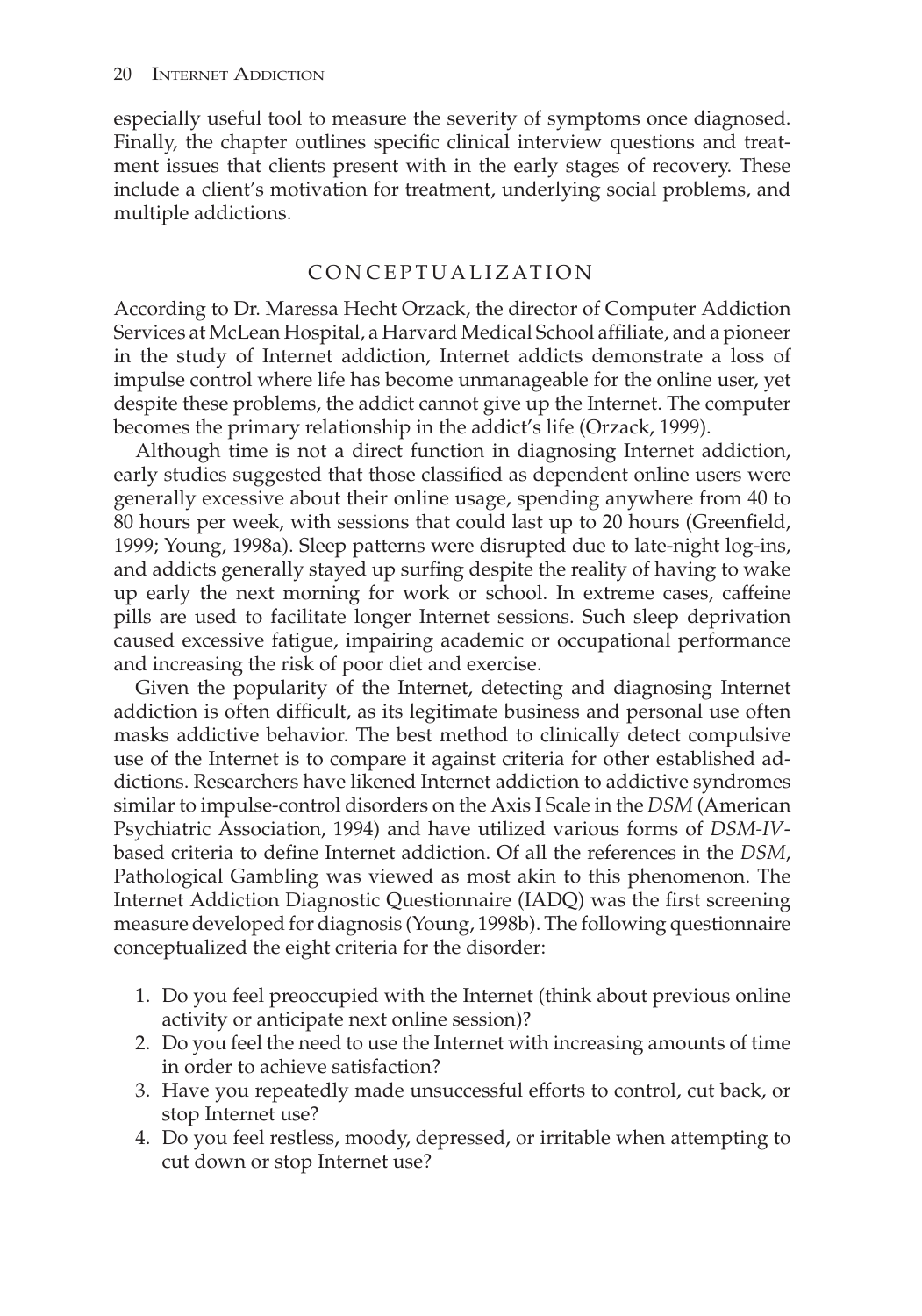- 5. Do you stay online longer than originally intended?
- 6. Have you jeopardized or risked the loss of a significant relationship, job, or educational or career opportunity because of the Internet?
- 7. Have you lied to family members, therapists, or others to conceal the extent of involvement with the Internet?
- 8. Do you use the Internet as a way of escaping from problems or of relieving a dysphoric mood (e.g., feelings of helplessness, guilt, anxiety, depression)?

Answers evaluated nonessential computer/Internet usage, such as use that was not business or academically related. Subjects were considered dependent when answering by endorsing five or more of the questions over a six-month period. Associated features also included ordinarily excessive Internet use, neglect of routine duties or life responsibilities, social isolation, and being secretive about online activities or a sudden demand for privacy when online. While the IADQ provides a means to conceptualize pathological or addictive use of the Internet, these warning signs can often be masked by cultural norms that encourage and reinforce online use. Even if a client meets all the criteria, signs of abuse can be rationalized (e.g., "I need this for my job" or "It's just a machine") when in reality the Internet is causing significant problems in a user's life.

Beard and Wolf (2001) further modified the IADQ, recommending that all of the first five criteria be required for diagnosis of Internet addiction, since these criteria could be met without any impairment in the person's daily functioning. It was also recommended that at least one of the last three criteria (e.g., criteria 6, 7, and 8) be required in diagnosing Internet addiction. The reason the last three were separated from the others is the fact that these criteria impact the pathological Internet user's ability to cope and function (e.g., depressed, anxious, escaping problems), and also impact interaction with others (e.g., significant relationship, job, being dishonest with others). New studies that empirically tested the IADQ found that using three or four criteria was just as robust in diagnosing Internet addiction as using five or more and suggested that the cutoff score of five criteria might be overly stringent (Dowling & Quirk, 2009). Finally, Shapiro et al. (2003) put forth an approach to diagnosing Internet addiction under the general style of impulse-control disorders per the *DSM-IV-TR* (American Psychiatric Association, 2000) that further broadened the diagnostic criteria for problematic Internet use. This included a maladaptive preoccupation with Internet use, as indicated by either an irresistible preoccupation with the Internet or excessive use of the Internet for periods of time longer than planned. Also, use of the Internet or preoccupation with its use caused clinically significant distress or impairment in social, occupational, or other important areas of functioning. Finally, the excessive Internet use did not occur during periods of hypomania or mania and was not better accounted for by other Axis I disorders.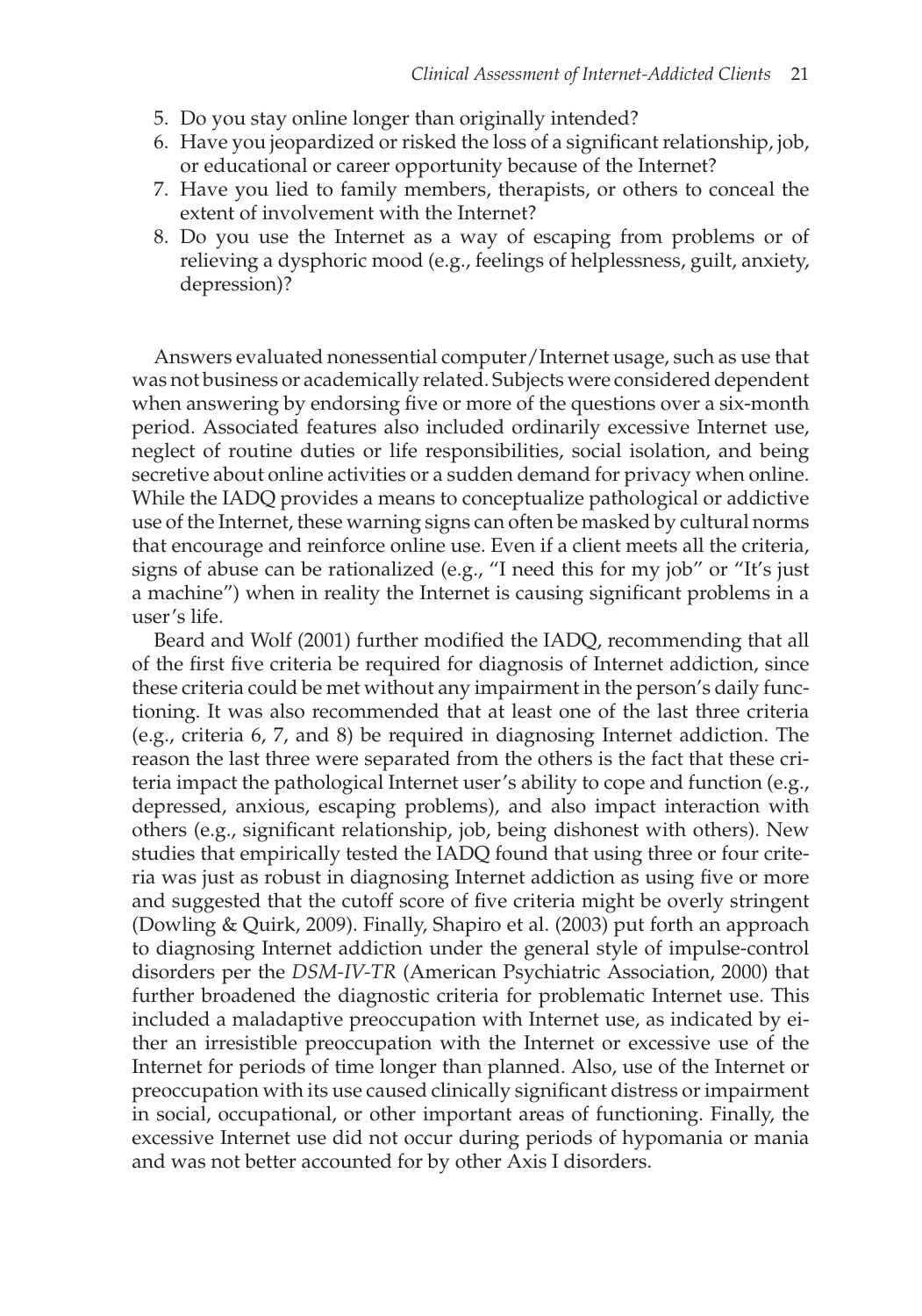Most recently, the American Psychiatric Association has considered including the diagnosis of pathological computer use in the upcoming revision of the *DSM-V* (Block, 2008). Conceptually, the diagnosis is a compulsiveimpulsive spectrum disorder that involves online and/or offline computer usage (Dell'Osso, Altamura, Allen, Marazziti, & Hollander, 2006) and consists of at least three subtypes: excessive gaming, sexual preoccupations, and e-mail/text messaging (Block, 2007). All of the variants share the following four components: (1) *excessive use*, often associated with a loss of sense of time or a neglect of basic drives; (2) *withdrawal*, including feelings of anger, tension, and/or depression when the computer is inaccessible; (3) *tolerance*, including the need for better computer equipment, more software, or more hours of use; and (4) *negative repercussions*, including arguments, lying, poor achievement, social isolation, and fatigue (Beard & Wolf, 2001; Block, 2008). This later set of criteria pulls together the previous forms of classification defining Internet addiction in a comprehensive manner to include the major components associated with the compulsive behavior.

# THE INTERNET ADDICTION TEST (IAT)

The Internet Addiction Test (IAT) is the first validated instrument to assess Internet addiction (Widyanto & McMurren, 2004). Studies have found that the IAT is a reliable measure that covers the key characteristics of pathological online use. The test measures the extent of a client's involvement with the computer and classifies the addictive behavior in terms of mild, moderate, and severe impairment. The IAT can be utilized in outpatient and inpatient settings and adapted accordingly to fit the needs of the clinical setting. Furthermore, beyond validation in English, the IAT has also been validated in Italy (Ferraro, Caci, D'Amico, & Di Blasi, 2007) and France (Khazaal et al., 2008), making it the first global psychometric measure.

### **ADMINISTRATION**

Simply instruct the client to answer the 20-item questionnaire based on the following five-point Likert scale. Clients should consider only the time spent online for nonacademic or nonjob purposes when answering. That is, they should consider only recreational use.

To assess the level of addiction, clients should answer the following questions using this scale:

- **0** = Not Applicable
- $1 =$ Rarely
- **2** = Occasionally
- **3** = Frequently
- $4 =$ Often
- $5 =$  Always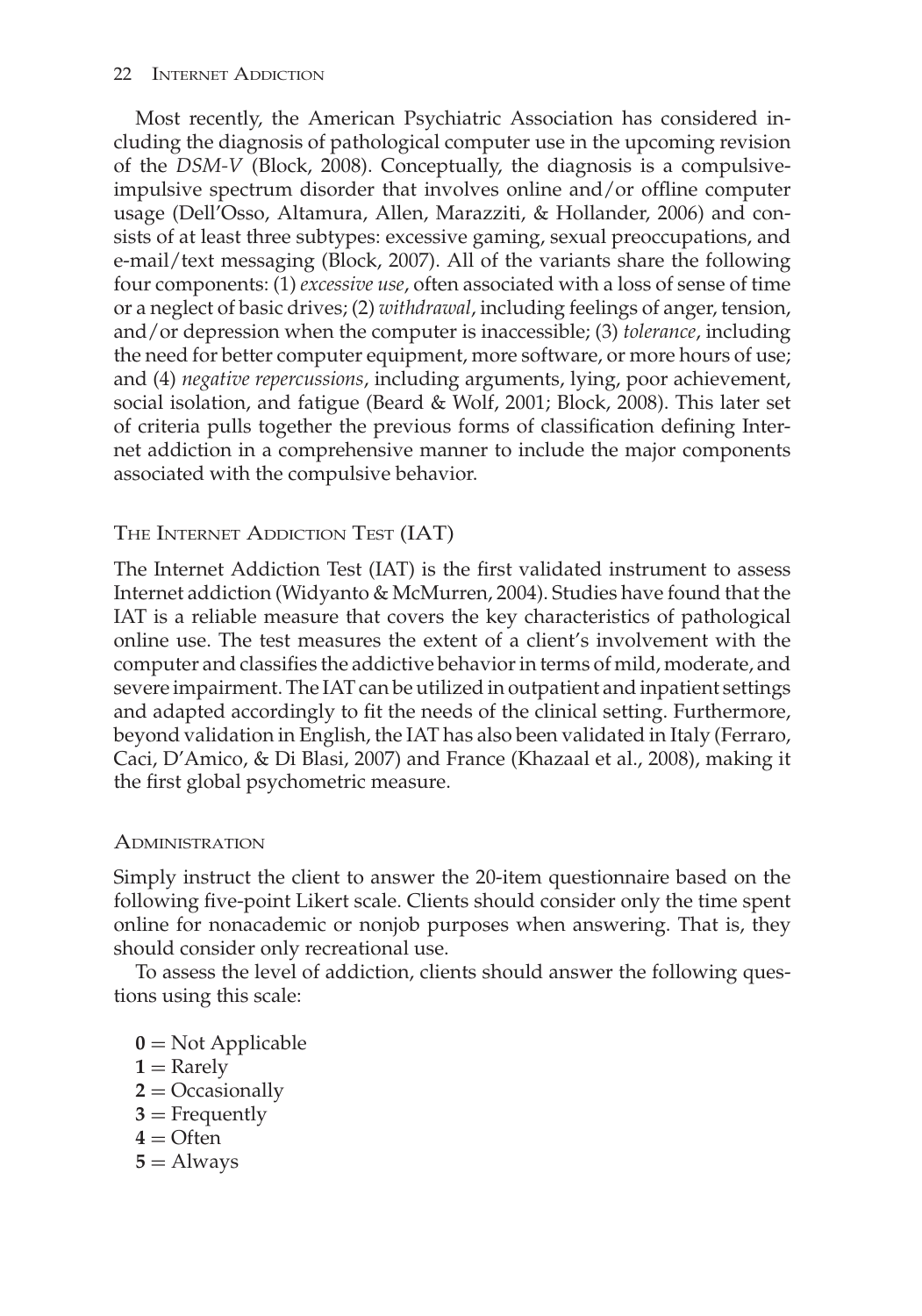- 1. How often do you find that you stay online longer than you intended?
- 2. How often do you neglect household chores to spend more time online?
- 3. How often do you prefer the excitement of the Internet to intimacy with your partner?
- 4. How often do you form new relationships with fellow online users?
- 5. How often do others in your life complain to you about the amount of time you spend online?
- 6. How often do your grades or schoolwork suffer because of the amount of time you spend online?
- 7. How often do you check your e-mail before something else that you need to do?
- 8. How often does your job performance or productivity suffer because of the Internet?
- 9. How often do you become defensive or secretive when anyone asks you what you do online?
- 10. How often do you block out disturbing thoughts about your life with soothing thoughts of the Internet?
- 11. How often do you find yourself anticipating when you will go online again?
- 12. How often do you fear that life without the Internet would be boring, empty, and joyless?
- 13. How often do you snap, yell, or act annoyed if someone bothers you while you are online?
- 14. How often do you lose sleep due to late-night log-ins?
- 15. How often do you feel preoccupied with the Internet when offline, or fantasize about being online?
- 16. How often do you find yourself saying "Just a few more minutes" when online?
- 17. How often do you try to cut down the amount of time you spend online and fail?
- 18. How often do you try to hide how long you've been online?
- 19. How often do you choose to spend more time online over going out with others?
- 20. How often do you feel depressed, moody, or nervous when you are offline, which goes away once you are back online?

After all the questions have been answered, add the numbers for each response to obtain a final score. The higher the score range, the greater the level of addiction, as follows:

Normal Range: 0–30 points Mild: 31–49 points Moderate: 50–79 points Severe: 80–100 points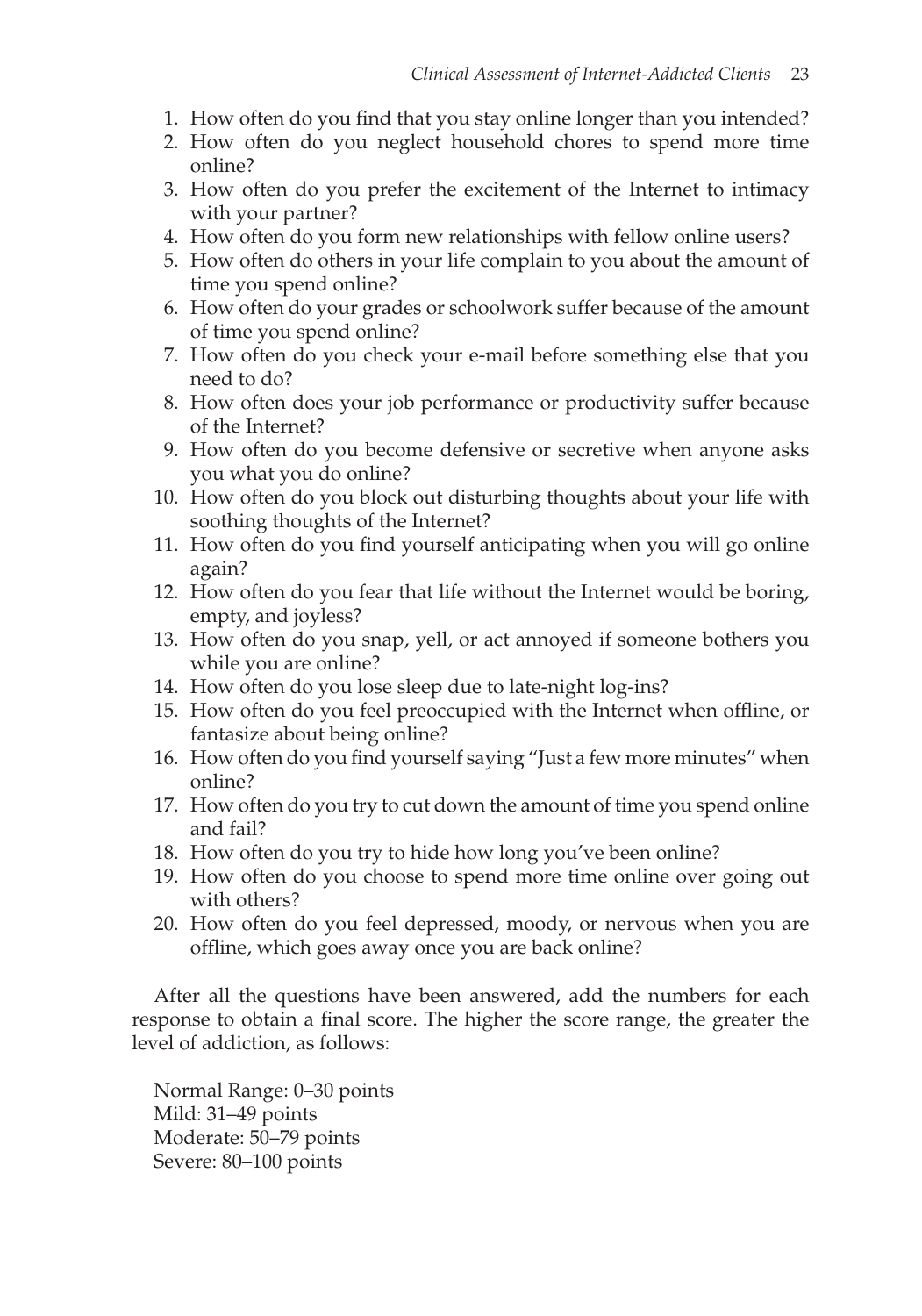Once the total score for the client has been calculated and the category is selected, to enhance the utility of the instrument, evaluate those questions for which the client scored a 4 or 5. This type of item analysis is useful to review with the client to identify and pinpoint specific problem areas related to Internet abuse. For example, if the client answered 4 (often) to Question 12 regarding feeling life would be empty and boring without the Internet, did he or she realize this dependency and the associated fear with regard to any consideration for giving up the Internet? Perhaps the client answered 5 (always) to Question 14 about lost sleep because of Internet usage. Probing further might reveal that the client stays up excessively late every evening, which has made it difficult to function at work or attend classes for school or to perform routine chores around the house, and has taken a toll on the client's overall health. These are important areas to further investigate with clients, as these are both symptoms and consequences created by Internet addiction. Overall, the IAT provides a framework for assessment of specific situations or problems that have been caused by computer overuse to use in subsequent treatment planning.

#### MODERATION AND CONTROLLED USE

Use of the Internet is legitimate in business and home practice such as in electronic correspondence to vendors or electronic banking. Therefore, traditional abstinence models are not practical interventions when they prescribe banned Internet use in most cases. The focus of treatment should consist of moderated Internet use overall. While moderated Internet use is the primary goal, abstinence of problematic applications is often necessary. For example, within the intake evaluation, it is often discovered that a specific application such as a chat room, an interactive game, or a certain set of adult web sites will trigger Internet binges. Moderation of the trigger application may fail, however, because of its inherent allure and clients will need to stop all activity surrounding that application. It is essential to help the client target and abstain from the problematic application(s) while retaining controlled use over legitimate Internet usage.

Treatment includes a variety of inventions and a mix of psychotherapy theories to treat the behavior and address underlying psychosocial issues that often coexist with this addiction (e.g., social phobia, mood disorders, sleep disorders, marital dissatisfaction, or job burnout). To help clients abstain from problematic online applications, recovery interventions apply structured, measurable, and systematic techniques. Using outcome data, cognitive-behavioral therapy (CBT) has been found to be an effective approach with this population (Young, 2007).

#### MOTIVATION FOR TREATMENT

In the early stages of recovery, clients will typically deny or minimize their habitual use of the Internet and the consequences their behavior may have on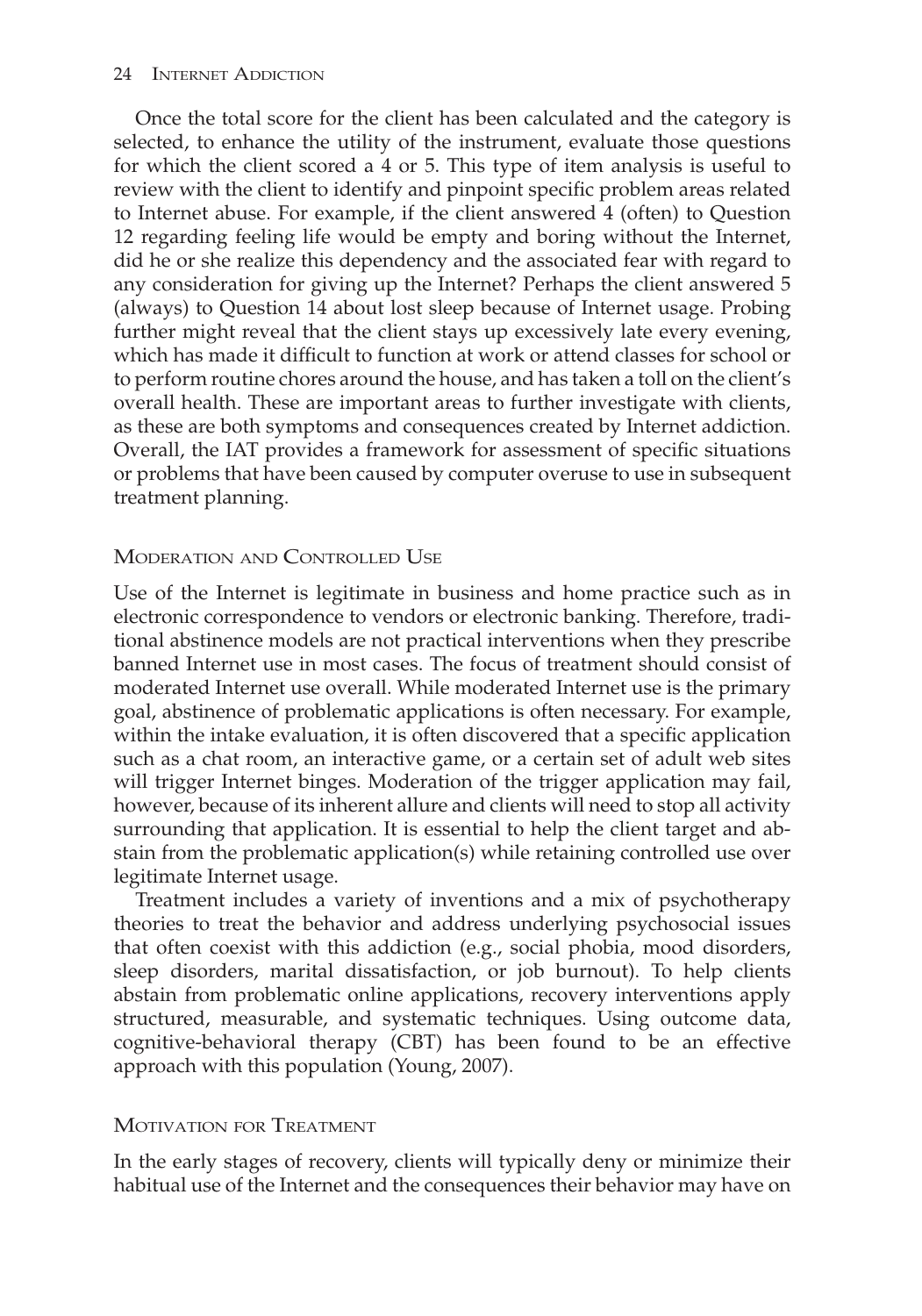their lives. Often, a loved one, a friend, a spouse, or a parent has pushed the individual into seeking help. The client may feel resentful and deny the extent that use of the Internet is a problem. To break this pattern, after diagnosis, the therapist should use motivational interviewing techniques that encourage the client to commit to treatment as an integral aspect of recovery (Greenfield, 1999; Orzack, 1999).

The concept of motivational interviewing evolved from experience in the treatment of problem drinkers, and was first described by Miller (1983). These fundamental concepts and approaches were later elaborated by Miller and Rollnick (1991) in a more detailed description of clinical procedures. Motivational interviewing is a goal-directed style of counseling for eliciting behavior change by helping clients to explore and resolve ambivalence. Motivational interviewing involves asking open-ended questions, giving affirmations, and reflective listening.

Motivational interviewing is intended to confront the client in a constructive manner to evoke change, or to use external contingencies such as the potential loss of a job or relationship to mobilize a client's values and goals to stimulate behavior change. Clients dealing with addiction or substanceabuse problems often feel ambivalent about quitting, even after they admit they have a problem. They fear the loss of the Internet; they fear what life might be like if they were unable to chat with online friends, engage in online activities, and use the Internet as a form of psychological escape. Motivational interview helps clients confront their ambivalence.

Questions can be asked such as:

- When did you first begin to use the Internet?
- How many hours per week do you currently spend online (for nonessential use)?
- What applications do you use on the Internet (specific sites/groups/ games visited)?
- How many hours per week do you spend using each application?
- How would you rank order each application from most to least impor $tant? (1 = first, 2 = second, 3 = third, etc.)?$
- What do you like most about each application? What do you like least?
- How has the Internet changed your life?
- How do you feel when you log offline?
- What problems or consequences have stemmed from your Internet use? (If these are difficult for the client to describe, have the client keep a log near the computer in order to document such behaviors for the next week's session.)
- Have others complained about how much time you spend online?
- Have you sought treatment for this condition before? If so, when? Have you had any success?

The answers to these questions create a clearer clinical profile of the client. The therapist can determine the types of applications that are most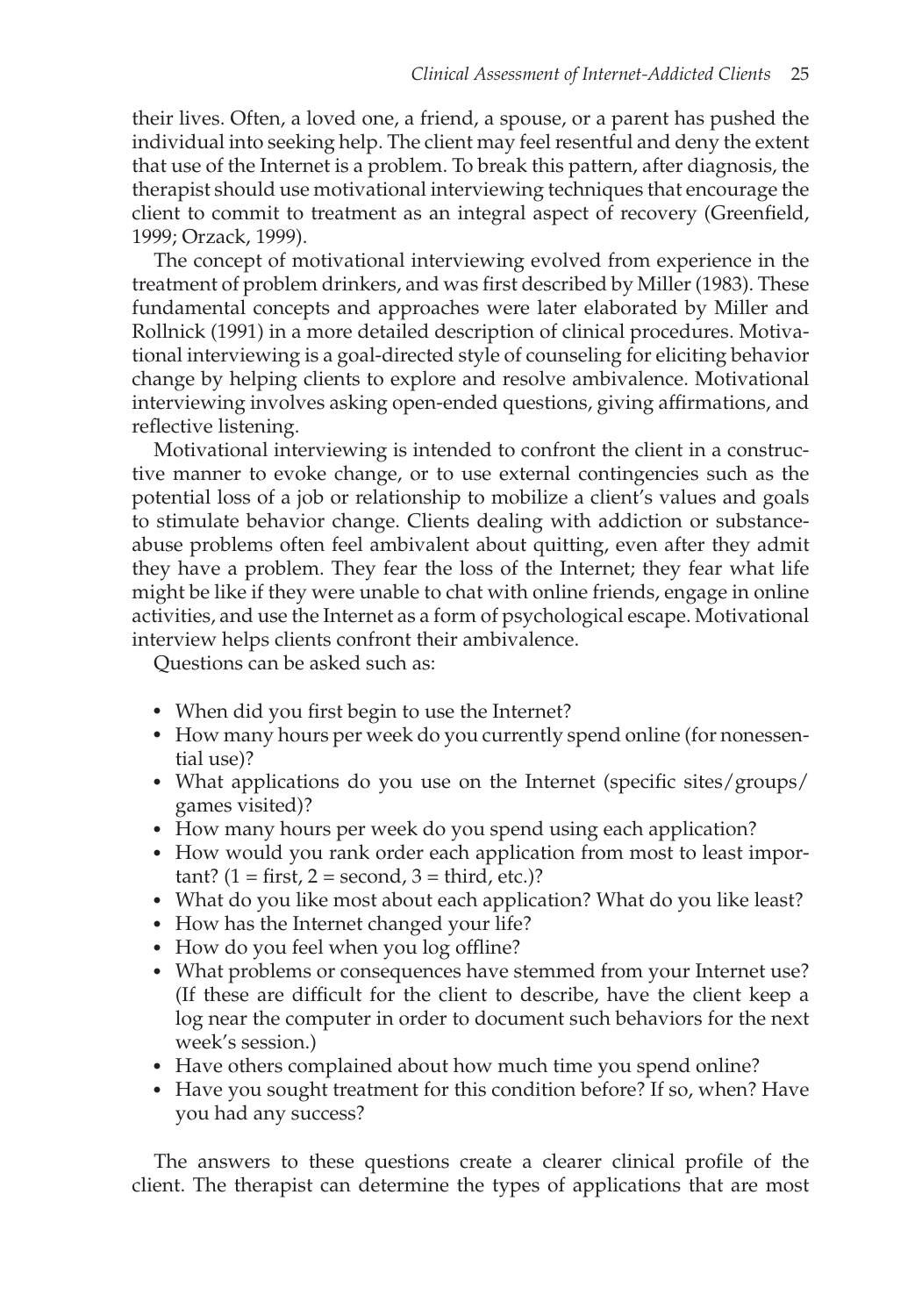problematic for the client (chat rooms, online gaming, online pornography, etc.). The length of Internet use, the consequences of the behavior, a history of prior treatment attempts, and outcomes for any treatment attempts are also assessed. This helps clients begin the process of examining how the Internet impacts their lives. It is helpful for the client to gain a sense of responsibility for his or her behavior. Allowing clients to resolve their ambivalence in a manner that gently pushes them helps them to be more inclined to acknowledge the consequences of their excessive online use and engage in treatment. Generally, the style is quiet and eliciting rather than aggressive, confrontational, or argumentative. For therapists accustomed to confronting and giving advice, motivational interviewing can appear to be a hopelessly slow and passive process. The proof is in the outcome. More aggressive strategies, sometimes guided by a desire to "confront client denial," easily slip into pushing clients to make changes for which they are not ready.

Helping the client explore how he or she feels just before going online will help pinpoint the types of emotions being covered by the behavior (or how the client is using the Internet to cope or escape from problems). Answers may include issues such as a fight with a spouse, depressed mood, stress at a job, or a poor grade in school. Motivational interviewing should explore how these feelings diminish when online, looking for how the client rationalizes or justifies using the Internet (e.g., "Chatting makes me forget about the fight with my husband"; "Looking at online porn makes me feel less depressed"; "Gambling online makes me feel less stressed at work"; "Killing other players in an online game makes me feel better about my poor grade at school"). Motivational interviewing is also meant to help the client recognize consequences stemming from excessive or compulsive use. Problems may consist of issues like "My spouse becomes angrier"; "My feelings return when I turn off the computer"; "My job still stinks"; "I will lose my scholarship if I don't get my grades up." The therapeutic relationship is more like a partnership or companionship than expert/recipient roles to examine and resolve ambivalence. The operational assumption in motivational interviewing is that ambivalence is the principal obstacle to be overcome in triggering change. Overall, the specific strategies are designed to elicit, clarify, and resolve ambivalence in a client-centered and respectful therapeutic manner.

# MULTIPLE ADDICTIONS

Once ambivalence toward treatment has been resolved, the next issue is to examine how a client experiences addiction. Is this the first time the client has been addicted to something? Or does the client have a long-standing history of addiction? Often, Internet addicts suffer from multiple addictions. Clients with a prior history of alcohol or drug dependency often find their compulsive use of the Internet to be a physically safe alternative to their addictive tendency. They believe that being addicted to the Internet is medically safer than being addicted to drugs or alcohol, yet the compulsive behavior still avoids the unpleasant situation underlying addiction.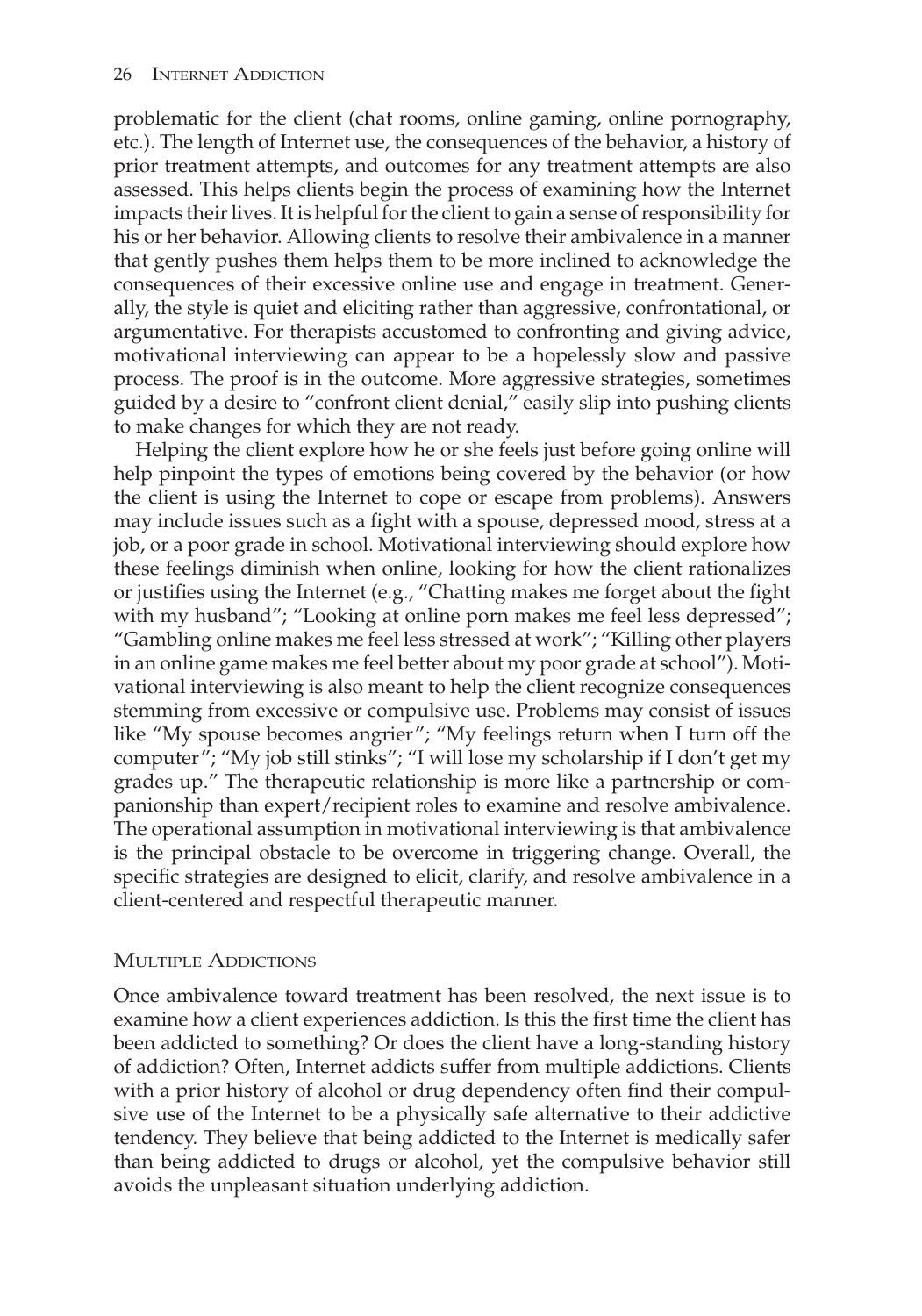Clients who suffer from multiple addictions (to the Internet as well as to alcohol, cigarettes, drugs, food, sex, etc.) are at the greatest risk to relapse. This is especially true when it comes to the Internet. Often, addicts will need to use the computer for work or school, so the temptation to return to the problematic behavior feels constant because the computer is always available. Multiple addictions in a client also suggest that the person suffers from an addictive personality and has compulsive tendencies, making relapse more likely.

"I always think about cybersex when I feel stressed and overwhelmed on the job," admitted one client after being addicted to sex chat rooms for three years. "I always promise to only do it for a half an hour or an hour but time just slips by. Each time I log offline I promise that I will never do it again. I hate myself for all the wasted time I spend online. I go a few weeks and then the pressure builds inside. I play mind games, telling myself just a little won't hurt. No one will know what I am doing. Sometimes I actually believe that I am in control. I wear myself down and the whole process starts all over again. I feel defeated that I will never get rid of these feelings."

This describes what has been defined as the Stop-Start Relapse Cycle (Young, 2001, pp. 65–66). Many Internet addicts engage in a self-destructive internal dialogue of rationalizations that serve to bring about relapse. The pattern begins with rationalizing the behavior is okay or harmless, followed by a period of regret. The regret is followed by promises to stop the behavior, then temporary abstinence. Abstinence may last days, weeks, or months. Emotional pressure builds until these rationalizations creep back into the addict's mind, triggering relapse. The Stop-Start Relapse Cycle falls into four distinct but interdependent stages:

- *Stage 1: Rationalization*. The addict rationalizes that the Internet serves as a treat after a long, hard day of work, often making a statement such as "I work hard; I deserve it"; "Just a few minutes won't hurt"; "I can control my Internet use"; "The computer relaxes me"; or "With the stress I've been under, I deserve this." The addict justifies the need to look at a few adult sites or chat for a few minutes with an online lover or game with friends, only to discover that the behavior is not so easily contained.
- *Stage 2: Regret*. After the Internet experience, the addict experiences a period of deep regret. Turning off the computer, the addict realizes that work is piling up and feels guilty for the behavior, making statements such as "I know this is hurting my job"; "I can't believe I wasted all this time"; or "I am a horrible person for what I just did."
- *Stage 3: Abstinence*. The addict views the behavior as a personal failure of willpower and promises never to do it again, so a period of abstinence follows. During this time, he or she engages in healthy patterns of behavior, works diligently, resumes interests in old hobbies, spends more time with his or her family, exercises, and gets enough rest.
- *Stage 4: Relapse*. The addict craves the online high or experience as temptations to return to the Internet emerge during stressful or emotionally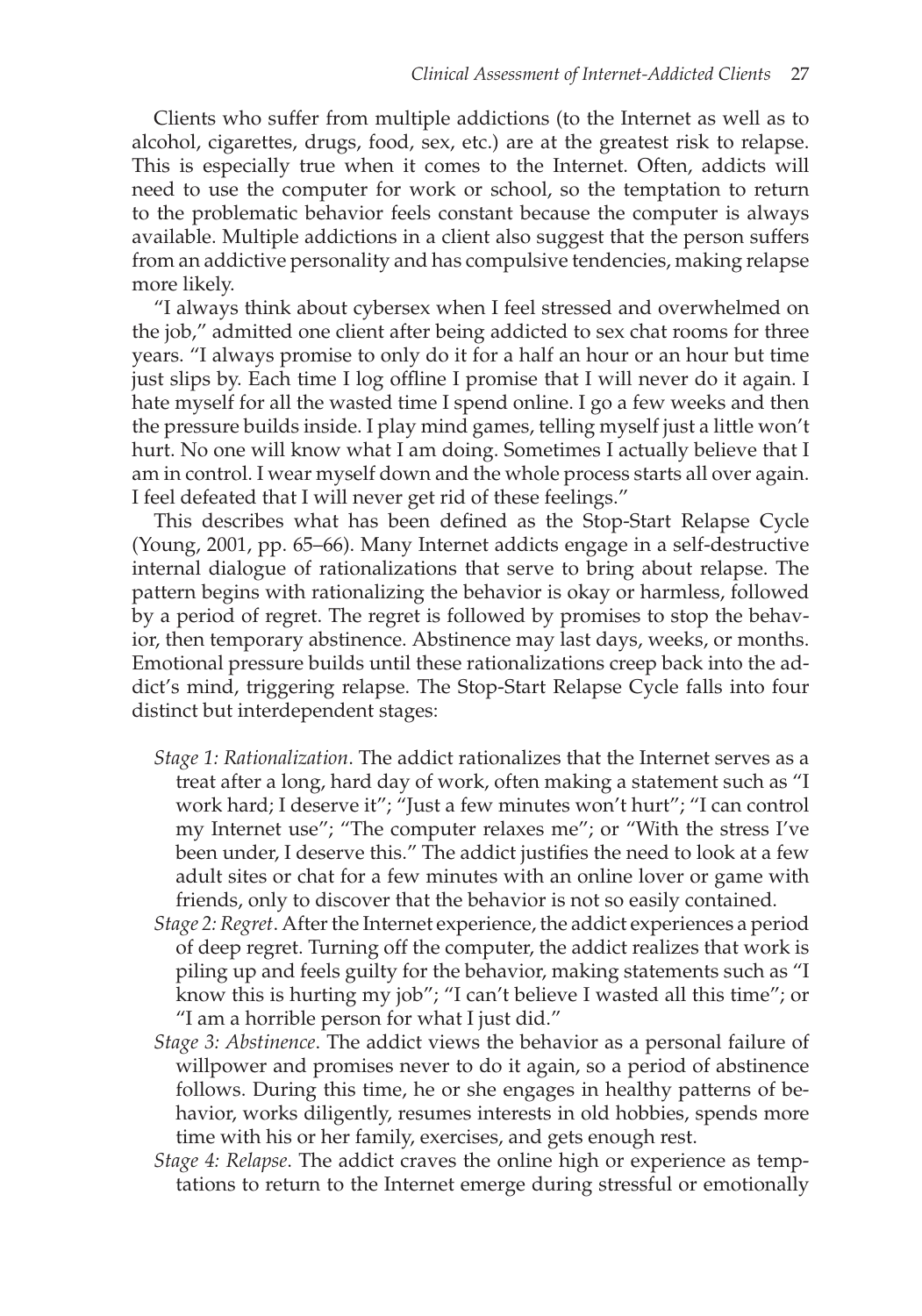charged moments. The addict recalls the self-medicating effects of being online and its associated relaxation and excitement. The addict remembers how good it felt to be online and forgets how bad it felt afterward. The rationalization period starts again, and the availability of the computer easily starts the cycle anew.

Addicts use several rationalizations to minimize the impact of the Internet in their lives, such as "Just one more time won't hurt"; "I can't get addicted to a computer"; "It's better to be addicted to the Internet than to drugs and drinking"; or "I'm not as bad as other people I see." These rationalizations feed the addictive behavior. Addicts will rationalize that spending 8, 10, or 15 hours a day online is normal. They use poor judgment and compare themselves to someone they know who is worse than they are—"I'm not as bad as so-andso." They rationalize that their online use isn't a problem and ignore the consequences created by their behavior.

The rationalizations are the origin of the cycle, and in order to stop the cycle it is important for the client to examine his or her preoccupations and cravings related to online use.

Assessment questions to help clients evaluate cravings or signs of withdrawal include:

- Do you feel preoccupied with the Internet?
- What attempts have you made to control, cut back, or stop computer use?
- How often do you think about going online?
- How often do you talk about going online?
- How often do you plan ways to use the Internet?
- How often do you forgo other responsibilities or duties to go online?
- Have you ever used the Internet to escape from feelings of depression, anxiety, guilt, loneliness, or sadness?
- What is your longest period of abstinence from the Internet?

The answers show how much clients think about being online or feel preoccupied with the Internet. The answers also show patterns of abstinence and relapse if the client has been trying to quit for weeks, months, or years. In addition, the answers show the types of feelings clients are escaping from by using the Internet and how they feel when they are forced to go without it.

These rationalizations utilized by the client are important for the therapist to understand as they begin the recovery process. From a cognitive perspective, these serve as cravings or signs of withdrawal that trigger problem Internet use (Beck, Wright, Newman, & Liese, 2001).

Such maladaptive cognitions result in problematic computer use (Caplan, 2002; Davis, 2001). Therapists need to identify and eventually attack the cognitive assumptions and distortions that have developed and the effects of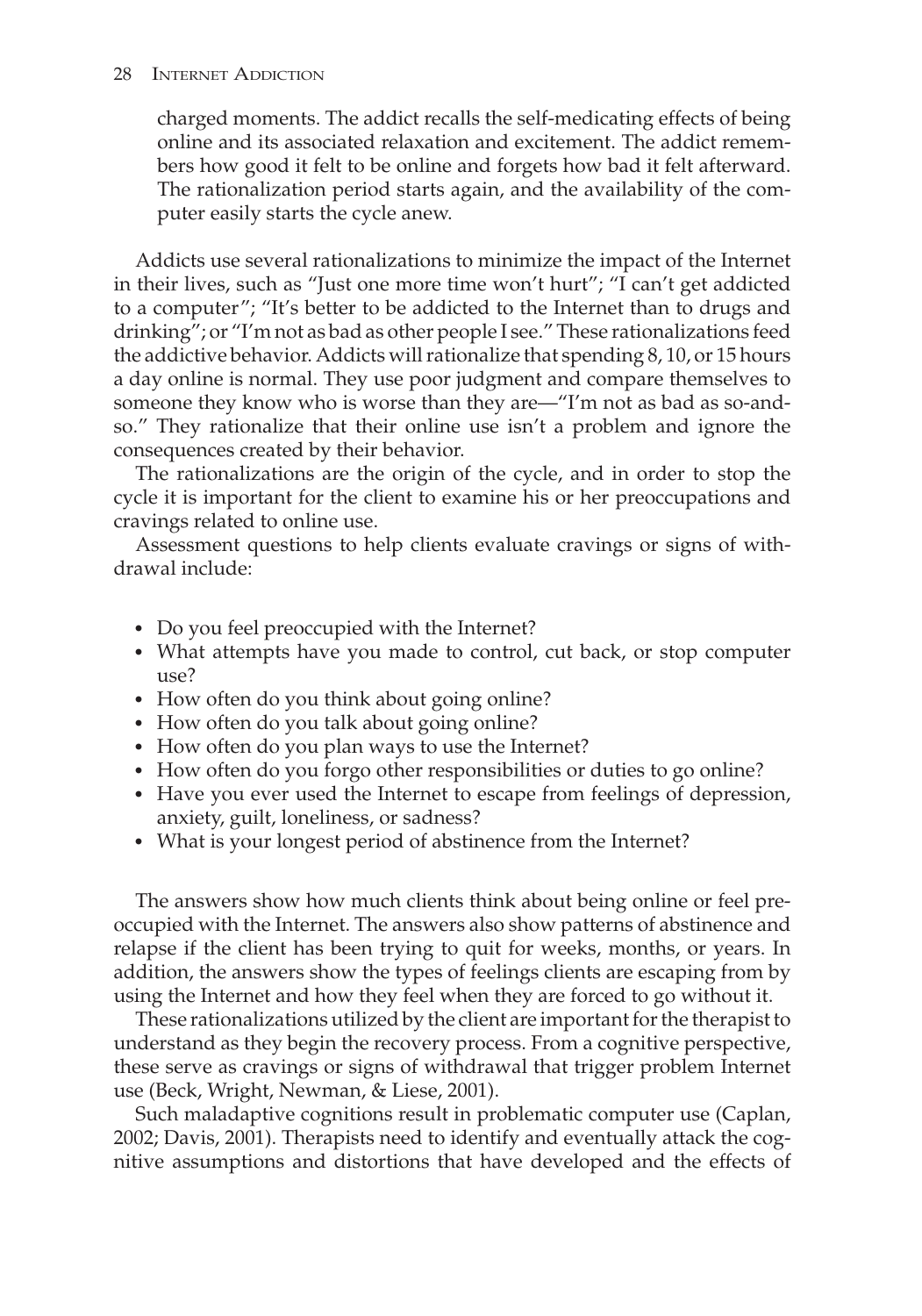these on behavior. This may involve cognitive approaches such as problem solving, cognitive restructuring, and keeping thought journals.

Clients must not be permitted to minimize their addiction to the Internet as less harmful than an addiction to drugs, alcohol, gambling, or sex. Clients who become addicted to the Internet may suffer from a number of emotional and personal problems. They see the Internet as a safe place to absorb themselves mentally to reduce their tension, sadness, or stress (Young, 2007). Individuals who may feel overwhelmed or may be experiencing job burnout or money problems or life-changing events such as a recent divorce, relocation, or death in the family can absorb themselves in a virtual world inside the computer. They can lose themselves in anything from online pornography to Internet gambling and online gaming. Once online, the difficulties in their lives fade into the background as their attention becomes completely focused on the computer.

Addressing all unhealthy or compulsive behaviors early on the evaluation process will aid the client. Working within the motivational interviewing context, clients can see how they use the computer as a new way of escaping without really dealing with the underlying problems in their lives. They will also learn that an addiction to the Internet can be as harmful as other addictions they may have by continuing to avoid problems without ever resolving them.

#### UNDERLYING SOCIAL PROBLEMS

Excessive or problematic Internet use often stems from interpersonal difficulties such as introversion or social problems (Ferris, 2001). Many Internet addicts fail to communicate well in face-to-face situations (Leung, 2007). This is part of why they use the Internet in the first place. Communicating online seems safer and easier for them. Poor communication skills can also cause poor self-esteem and feelings of isolation, and can create additional problems in life, such as trouble working in groups, making presentations, or going to social engagements. Therapy needs to address how they communicate offline. Encouraging affect, communication analysis, modeling, and role-playing are helpful interventions to apply to establish new ways of interacting and social functioning (Hall & Parsons, 2001). Others may have limited social support systems in place, which is in part why they turn to virtual relationships as a substitute for the missing social connection in their lives. They turn to others on the Internet when feeling lonely or in need of someone to talk to. What is worse, online affairs are occurring at an alarming rate (Whitty, 2005). An online affair is a romantic or sexual relationship initiated via online contact and maintained predominantly through electronic conversations that occur through e-mail, chat rooms, or online communities (Atwood & Schwartz, 2002). The problem has grown, and according to a study conducted by the American Academy of Matrimonial Lawyers, 63% of attorneys said that online affairs were the leading cause of divorce cases (Dedmon, 2003).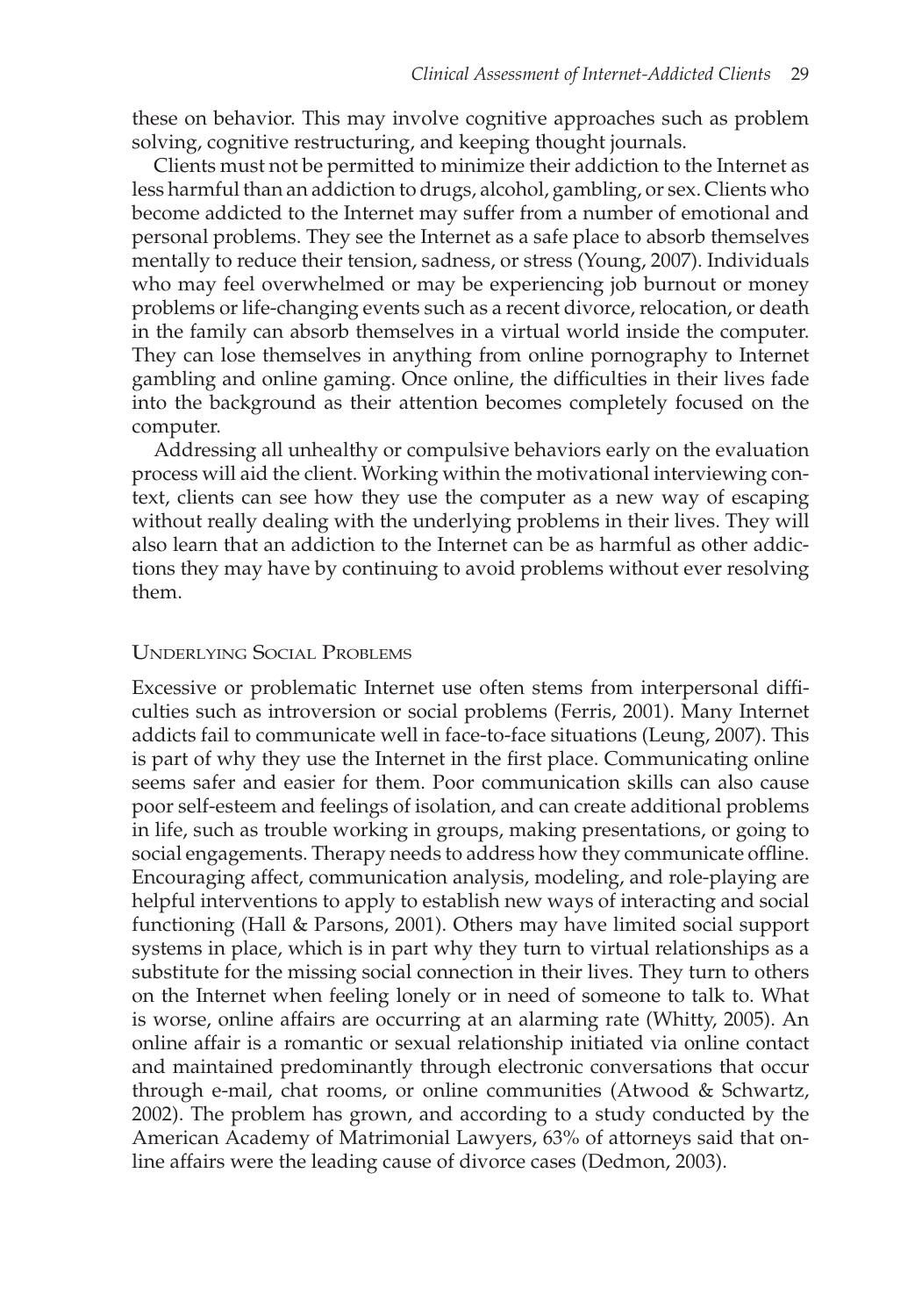Due to their addiction, clients often damage or lose significant real-life relationships, such as with a spouse, a parent, or a close friend (Young, 2007). Often, these were individuals who provided the addict with support, love, and acceptance before the Internet, and their absence only makes the addict feel worthless and reinforces past notions of being unlovable. The addict must make amends and reestablish these broken relationships to achieve recovery and find the support necessary to fight the addiction. Rebuilding relationships and providing new ways to relate to others allows for amends to be made. Involving loved ones in recovery can be a rich source of nurturing and sponsorship to help a client maintain sobriety and abstinence. Couples or family therapy may be necessary to help educate loved ones about the addiction process and engage them more fully in helping the client maintain boundaries established with the computer.

When evaluating social problems, it is important to investigate how the client has been using the Internet. If in interactive environments such as chat rooms, instant messaging, or social networking sites, then the therapist should evaluate aspects of online use such as: Does the person make up a persona? What kind of screen name does the person use? Does the Internet and its use disrupt current social relationships? How so? These factors are important to evaluate in terms of understanding the social dynamics underlying online usage and how relationships formed on the Internet may be substituting for or replacing real-life relationships. Possible questions to consider are:

- Have you been honest about your Internet habit with your friends and family?
- Have you ever created an online persona?
- Did you develop an identity or persona online?
- Have there been online activities that you kept secret or thought others would not approve of?
- Have online friends disrupted real-life relationships?
- If so, who (husband, wife, parent, friend) and how were they impacted?
- Does Internet use disrupt your social or work relationships? If so, how?
- In what other ways has Internet use impacted your life?

Questions like these help structure the clinical interview to provide more detailed information on how the Internet has impacted relationships in the client's life. Many times, clients create online personas and the answers provide specific information on the characteristics and nature of these online personas. Therapists can understand the psychological motives, the ways online personas develop, and how they may be used to fulfill missing or unmet social needs. Once this type of critical examination takes place, the therapist can work with the client to develop new social relationships or reestablish former social connections that will sustain the client's motivation for continued treatment.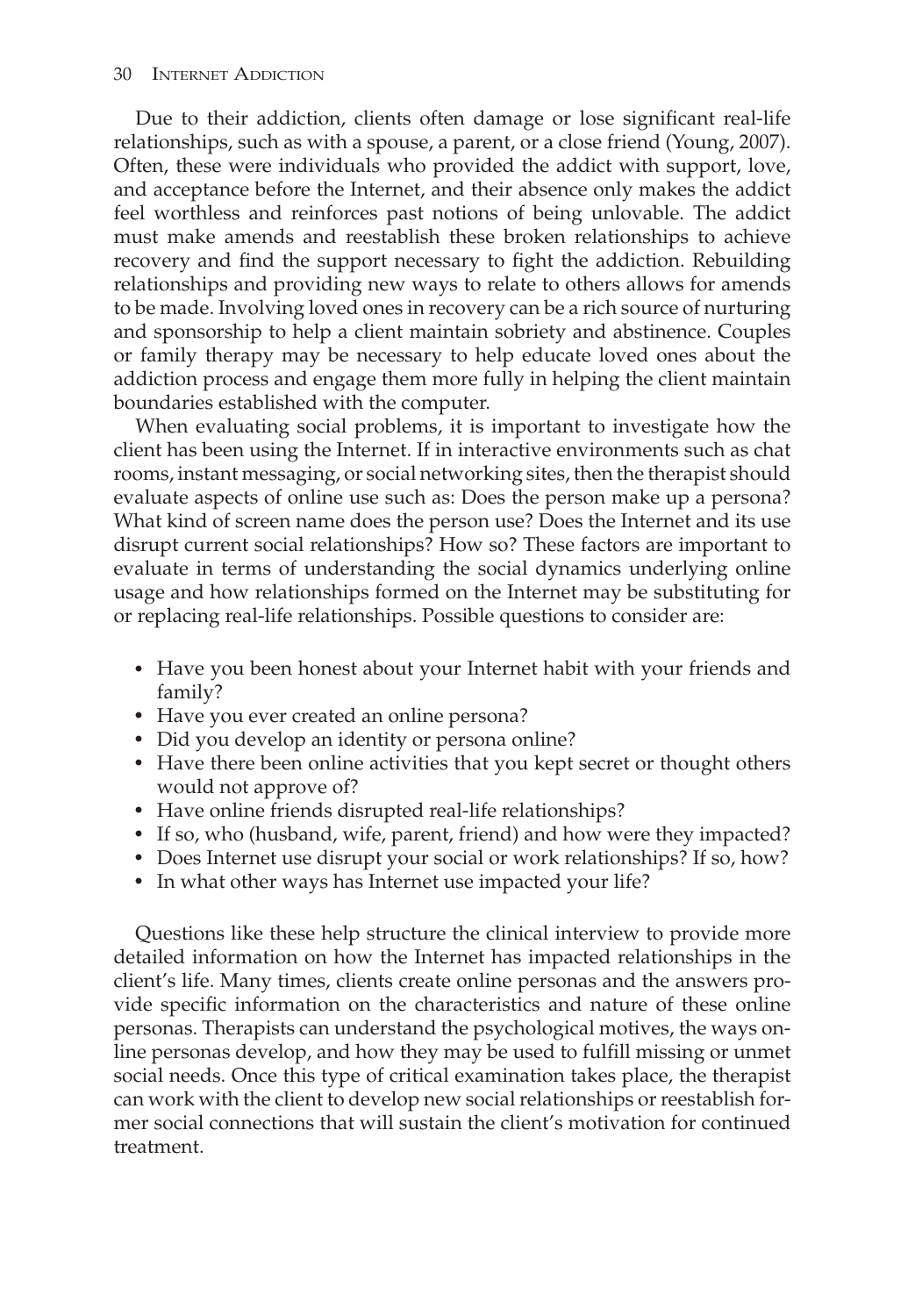#### FUTURE TRENDS

Studies on Internet addiction originated in the United States. Most recently, studies have documented Internet addiction in a growing number of countries, such as Italy (Ferraro et al., 2007); Pakistan (Suhail & Bargees, 2006); and the Czech Republic (Simkova & Cincera, 2004). Reports also indicate that Internet addiction has become a serious public health concern in China (BBC News, 2005), Korea (Hur, 2006), and Taiwan (Lee, 2007). About 10 percent of China's more than 30 million Internet gamers were said to be addicted. To battle what has been called an epidemic by some reports, Chinese authorities regularly shut down Internet cafes, many illegally operated, in crackdowns that also include huge fines for their operators. The Chinese government has also instituted laws to reduce the number of hours adolescents can play online and opened the first inpatient treatment center for Internet addiction in Beijing.

It is difficult to estimate how widespread the problem is. A nationwide study conducted by a team from Stanford University's School of Medicine had estimated that nearly one in eight Americans exhibited at least one possible sign of problematic Internet use (Aboujaoude, Koran, Gamel, Large, & Serpe, 2006).

Independent of culture, race, or gender, Internet addiction seems to be a growing problem. College counselors have argued that students are the most at-risk population to develop an addiction to the Internet because of the encouraged use of computers, wired dorms, and mobile Internet devices (Young, 2004). Away from home and their parents' watchful eyes, college students long have exercised their new freedom by engaging in pranks, talking to friends at all hours of the night, sleeping with their boyfriends and girlfriends, and eating and drinking things parents would not approve of. They utilize that freedom by hanging out in chat rooms or sending messages to friends on Facebook or MySpace with no parent to complain about their refusal to get off the computer.

For companies, Internet addiction has been shown to be both a legal liability as well as a productivity problem. As corporations rely on management information systems to run almost every facet of their business, employee Internet abuse and its potential for addiction has become a possible business epidemic. Studies show that employees abuse the Internet during work hours, resulting in billions of dollars of lost productivity. Media reports show that companies such as Xerox, Dow Chemical, and Merck have terminated employees for incidents of abuse. IBM has been sued for \$5 million for wrongful termination (Holahan, 2006); a former employee who used chat rooms during work hours is suing the firm under the Americans with Disabilities Act for terminating him rather than providing rehabilitation. More wrongful termination lawsuits at smaller companies may follow. The issue becomes that the company has supplied the so-called digital drug, and companies may be liable for providing treatment and prevention programs on Internet addiction as a means to reduce their legal ramifications.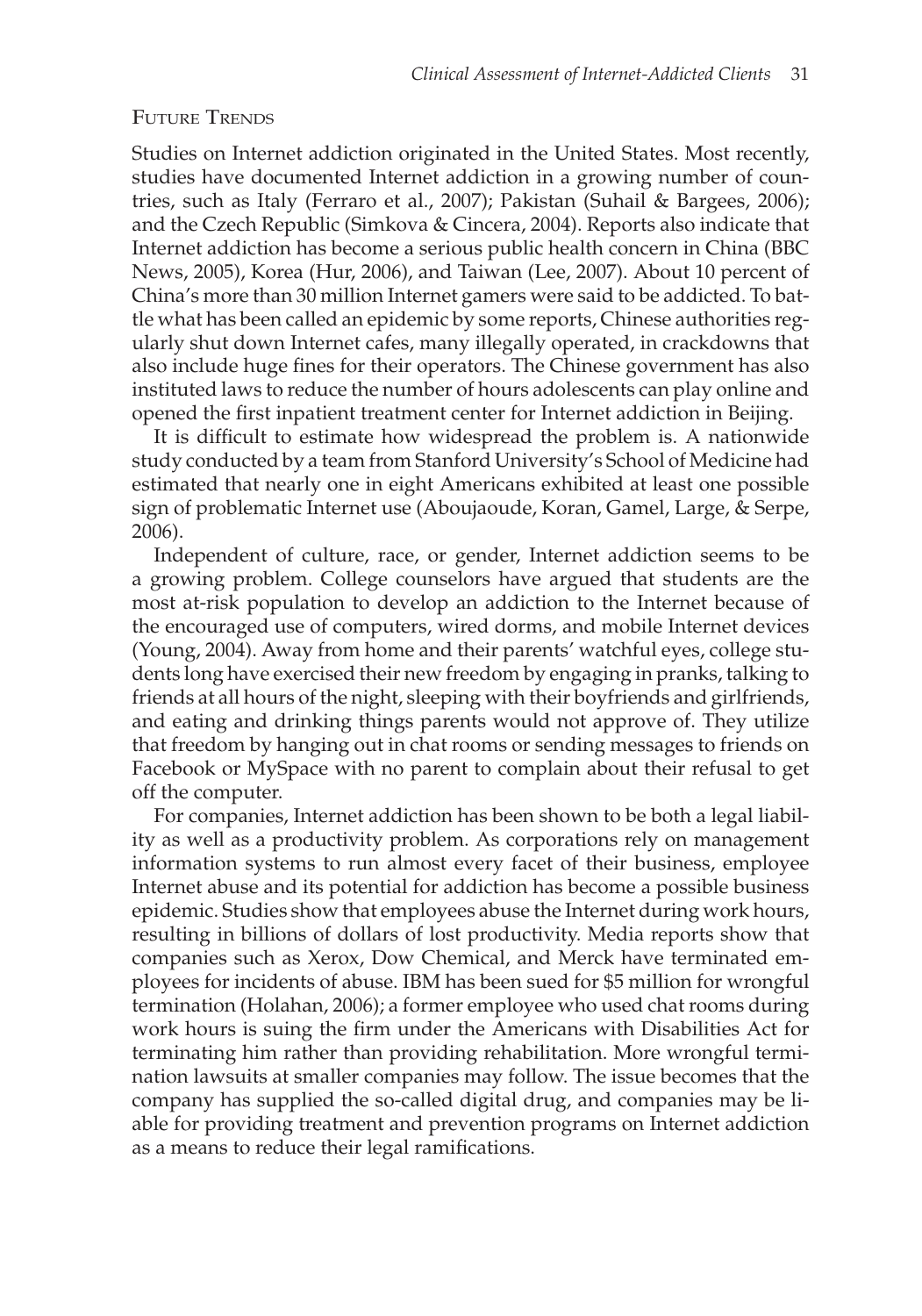A good diagnostic evaluation should include a complete history of symptoms, whether the symptoms were treated, and if so what treatment was given. The therapist should ask about alcohol and drug use, and questions about a family history of addiction. The proper evaluation of Internet addiction is important for both clinical and legal implications. Clinically, therapists need to properly diagnose the problem and understand the dynamics associated with the condition. This includes things about Internet use that may not be readily available. A therapist may ask about only the number of hours one spends online, but that is just one aspect of the complete clinical profile. Therapists need to understand the ambivalence clients often feel about treatment, especially in cases of addiction, and encourage them to moderate and control their use of the Internet. They also need to understand the dynamics of what clients do online; creating personas, romantic relationships, and gaming can take on a variety of forms. Finally, accurate diagnosis is important from a legal perspective. Corporations face increasing legal liability as computers and the Internet become a recognized addiction warranting treatment. Other social laws may follow, such as divorce cases involving the Internet or criminal cases such as online pedophilia that involve accurate assessment for rehabilitation.

Overall, as Internet addiction becomes a more common and recognized condition, the need for accurate and thorough clinical evaluation becomes more important in a variety of fields and for a variety of reasons.

#### REFERENCES

- Aboujaoude, E., Koran, L. M., Gamel, N., Large, M. D., & Serpe, R. T. (2006). Potential markers for problematic Internet use: A telephone survey of 2,513 adults. CNS Spectrum, *The Journal of Neuropsychiatric Medicine*, *11*(10), 750–755.
- American Psychiatric Association. (1994). *Diagnostic and statistical manual of mental disorders (DSM)* (4th ed.). Washington, DC: Author.
- American Psychiatric Association. (2000). *Diagnostic and statistical manual of mental disorders (DSM)* (4th ed., text rev.). Washington, DC: Author.
- Atwood, J. D., & Schwartz, L. (2002). Cyber-sex: The new affair treatment considerations. *Journal of Couple & Relationship Therapy*, *1*(3), 37–56.
- BBC News. (2005). China imposes online gaming curbs. Retrieved August 7, 2007, from http://news.bbc.co.uk/1/hi/technology/4183340.stm
- Beard, K. W., & Wolf, E. M. (2001). Modification in the proposed diagnostic criteria for Internet addiction. *CyberPsychology & Behavior*, *4*, 377–383.
- Beck, A. T., Wright, F. D., Newman, C. F., & Liese, B. S. (2001). *Cognitive therapy of substance abuse*. New York: Guilford Press.
- Block, J. J. (2007). *Pathological computer use in the USA. In 2007 international symposium on the counseling and treatment of youth Internet addiction* (p. 433). Seoul, Korea: National Youth Commission.
- Block, J. J. (2008). Issues for DSM-V: Internet addiction. *American Journal of Psychiatry*, *165*, 306–307.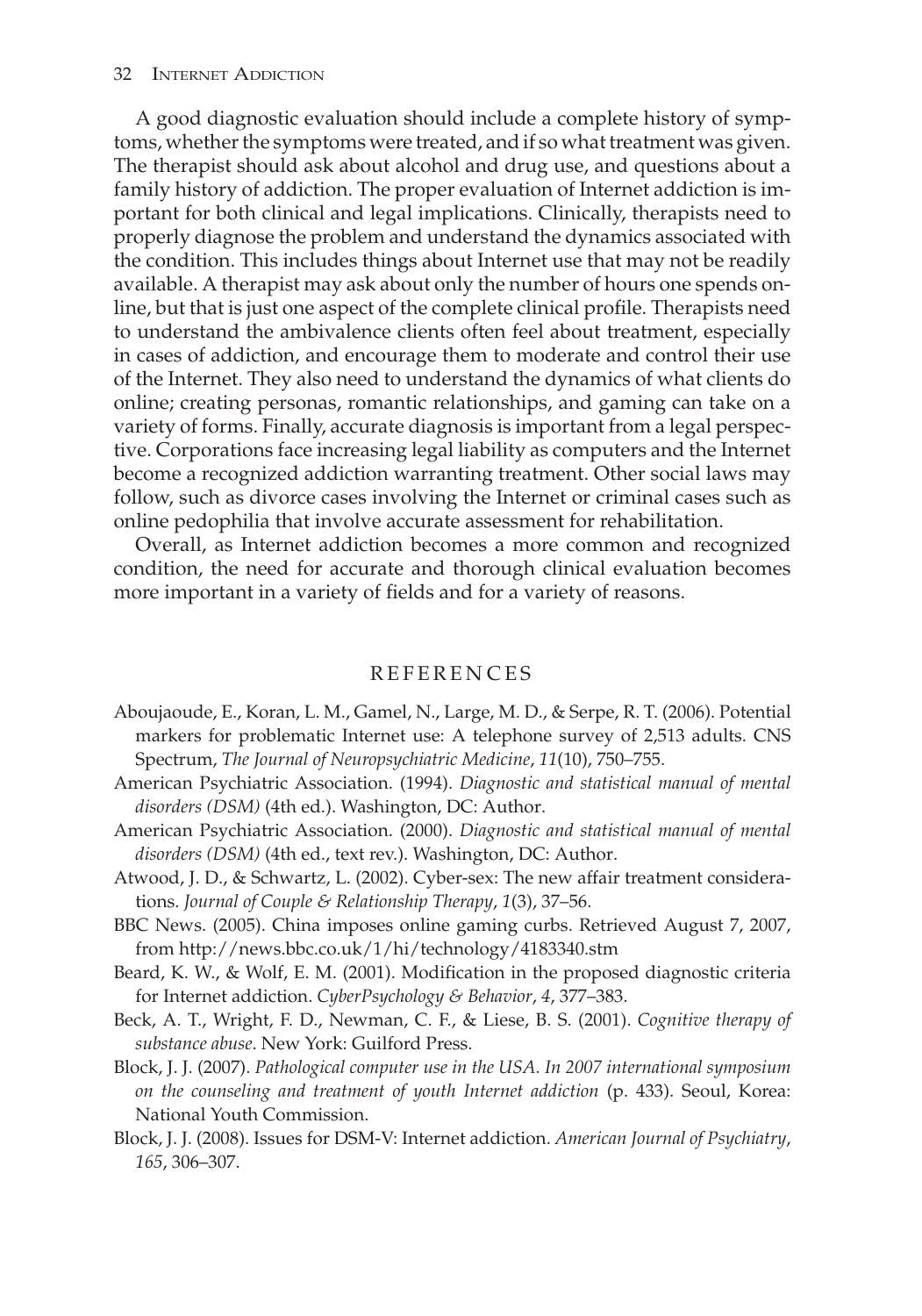- Caplan, S. E. (2002). Problematic Internet use and psychosocial well-being: Development of a theory-based cognitive-behavioral measurement instrument. *Computers in Human Behavior*, *18*, 553–575.
- Davis, R. A. (2001). A cognitive behavioral model of pathological Internet use. *Computers in Human Behavior*, *17*, 187–195.
- Dedmon, J. (2003). *Is the Internet bad for your marriage? Study by the American Academy of Matrimonial Lawyers*, Chicago, IL. [News release]. Retrieved January 28, 2008, from http://www.expertclick.com/NewsReleaseWire/default.cfm?Action= ReleaseDetail&ID=3051
- Dell'Osso, B., Altamura, A. C., Allen, A., Marazziti, D., & Hollander, E. (2006). Epidemiologic and clinical updates on impulse control disorders: A critical review. *Clinical Neuroscience*, *256*, 464–475.
- Dowling, N. A., & Quirk, K. L. (2009). Screening for Internet dependence: Do the proposed diagnostic criteria differentiate normal from dependent Internet use? *CyberPsychology & Behavior*, *12*(1), 21–27.
- Ferraro, G., Caci, B., D'Amico, A., & Di Blasi, M. (2007). Internet addiction disorder: An Italian study. *CyberPsychology & Behavior*, *10*(2), 170–175.
- Ferris, J. (2001). Social ramifications of excessive Internet use among college-age males. *Journal of Technology and Culture*, *20*(1), 44–53.
- Greenfield, D. (1999). *Virtual addiction: Help for Netheads, cyberfreaks, and those who love them*. Oakland, CA: New Harbinger Publication.
- Hall, A. S., & Parsons, J. (2001). Internet addiction: College students case study using best practices in behavior therapy. *Journal of Mental Health Counseling*, *23*, 312–322.
- Holahan, C. (2006). *Employee sues IBM over Internet addiction*. Retrieved November 15, 2007, from http://www.businessweek.com/print/technology/content/ dec2006/tc20061214 422859.htm
- Hur, M. H. (2006). Internet addiction in Korean teenagers. *CyberPsychology & Behavior*, *9*(5), 514–525.
- Khazaal, Y., Billieux, J., Thorens, G., Khan, R., Louati, Y., Scarlatti, E., et al. (2008). French validation of the Internet Addiction Test. *CyberPsychology & Behavior*, *11*(6), 703–706.
- Lee, M. (2007). *China to limit teens' online gaming for exercise*. Retrieved August 7, 2007, from http://www.msnbc.msn.com/id/19812989/
- Leung, L. (2007). Stressful life events, motives for Internet use, and social support among digital kids. *CyberPsychology & Behavior*, *10*(2), 204–214.
- Miller, W. R. (1983). Motivational interviewing with problem drinkers. *Behavioural Psychotherapy*, *11*, 147–172.
- Miller, W. R., & Rollnick, S. (1991). *Motivational interviewing: Preparing people to change addictive behavior*. New York: Guilford Press.
- Orzack, M. H. (1999). Computer addiction: Is it real or is it virtual? *Harvard Mental Health Letter*, *15*(7), 8.
- Shapiro, N. A., Goldsmith, T. D., Keck, P. E., Jr., Khosla, U. M., & McElroy, S. L. (2000). Psychiatric evaluation of individuals with problematic Internet use. *Journal of Affect Disorders*, *57*, 267–272.